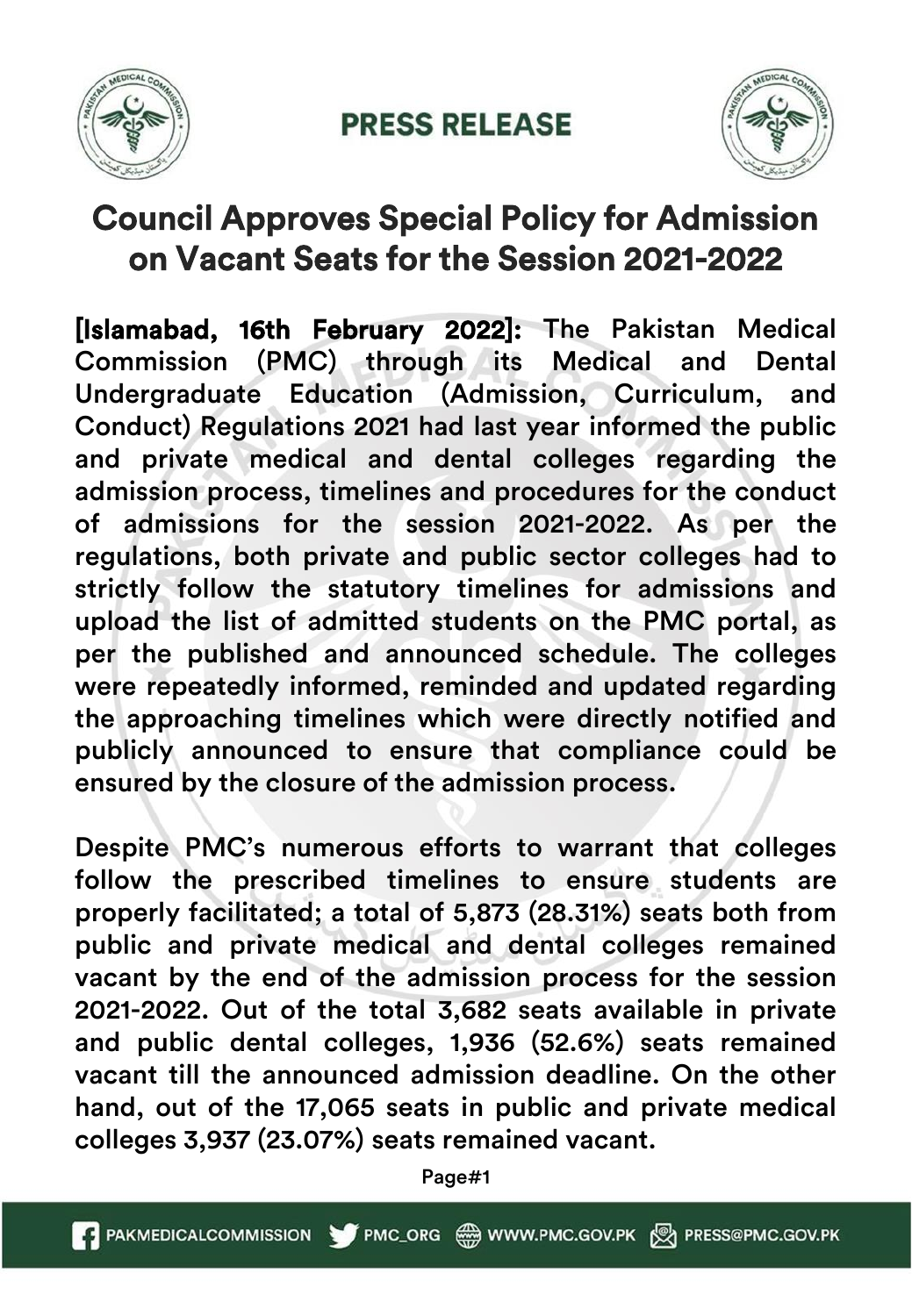

## **PRESS RELEASE**



Tellingly 78% (3,078) of the vacant seats in medical colleges are from Public Medical colleges and 47% (917) seats in Public Dental colleges remained vacant due to noncompliance by the public universities of the admission deadlines.

The Authority held a meeting with medical and dental colleges on 14th February 2022 to discuss the issue of vacant seats. The Medical and Dental Council during its meeting held on 15th February 2022 discussed and reviewed the status of vacant seats after the closure of admissions and considered the views of the colleges, as received. The Council unanimously approved that subsequent to the assessment of admitted student lists uploaded by each private and public medical and dental college and reconciling any complaints by students, admissions on Vacant Seats shall be carried out by the Authority under the Vacant Seat Policy approved and issued by the Council.

Under the Policy, those colleges, which are mostly public universities, who have failed to upload their admitted lists have been given time till 18th February to upload their lists subject to students already admitted in any other college as per uploaded lists shall not be shifted and imposition of fine on these colleges and universities for failing to abide by the deadlines. After 18th February any vacant seats shall be offered by the Authority to eligible students who have not already been admitted and placements will be offered one time strictly on merit to ensure all admissions are complete by 28th February 2022.